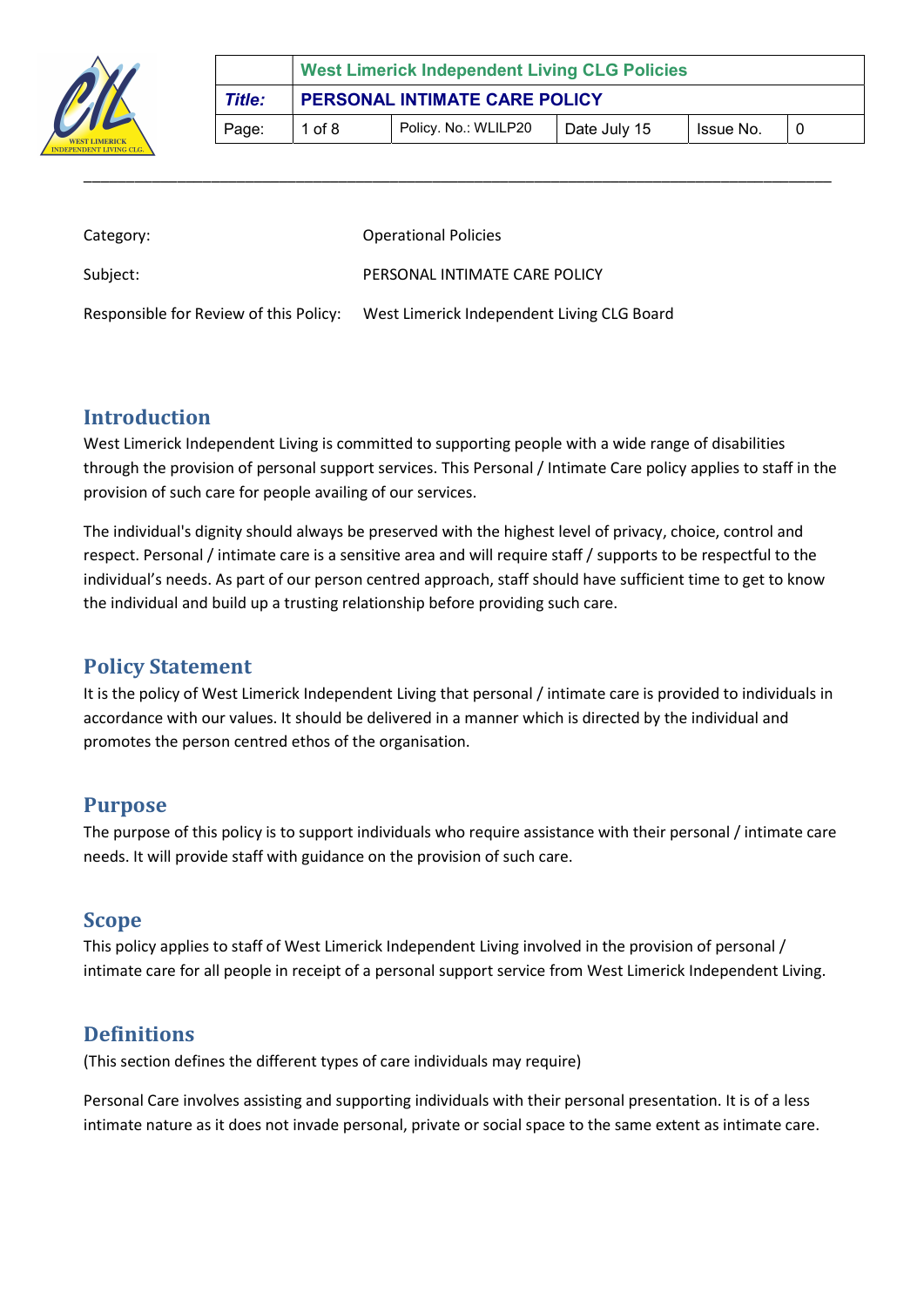

|        | <b>West Limerick Independent Living CLG Policies</b> |                      |              |           |  |
|--------|------------------------------------------------------|----------------------|--------------|-----------|--|
| Title: | PERSONAL INTIMATE CARE POLICY                        |                      |              |           |  |
| Page:  | $2$ of $8$                                           | Policy. No.: WLILP20 | Date July 15 | Issue No. |  |

Table 1: Examples of Personal Care and Intimate care tasks specifically identified (but not exhaustive) as relevant include:

\_\_\_\_\_\_\_\_\_\_\_\_\_\_\_\_\_\_\_\_\_\_\_\_\_\_\_\_\_\_\_\_\_\_\_\_\_\_\_\_\_\_\_\_\_\_\_\_\_\_\_\_\_\_\_\_\_\_\_\_\_\_\_\_\_\_\_\_\_\_\_\_\_\_\_\_\_\_\_\_\_\_\_\_\_\_\_\_

|    | Supported eating                                       |                                              |
|----|--------------------------------------------------------|----------------------------------------------|
| 2  | Oral care (brushing teeth)                             |                                              |
| 3  | Shaving or Applying deodorant                          |                                              |
| 4  | Skin care or applying external medication              |                                              |
| 5  | Hair care                                              |                                              |
| 6  | Dressing and undressing (underwear and clothing)       |                                              |
|    | Intimate self care - toilet or bathroom                |                                              |
| 8  | Changing soiled continence pads                        |                                              |
| 9  | Bathing or showering - Washing non intimate body parts |                                              |
| 10 | Washing intimate parts of the body i.e. genitalia      |                                              |
| 11 | Menstrual care                                         |                                              |
|    | Catheter or stoma care                                 | (Only when instructed by Service Coordinator |
| 12 |                                                        | & received appropriate training)             |
| 13 | Peg Feeding                                            | (Not included in PA duties)                  |
| 14 | Administering rectal medication                        | (Not included in PA duties)                  |

Intimate care can occupy a large amount of the day and the way in which it is delivered can significantly affect an individual's quality of life.

It is essential that every person with a disability and older person is treated as an individual when intimate care is being provided and that appropriate time is taken for intimate care. It should enhance the quality of life of the individual receiving care and should be provided as gently and sensitively as possible, while respecting their privacy and dignity at all times.

The individual receiving intimate care should be encouraged to express choice and to have a positive image of his/her body.

There are some basic principles to be borne in mind when providing intimate care:

- 1. Individuals should give their consent prior to the provision of intimate care.
- 2. Individuals have a right to feel safe and secure.
- 3. All individuals have the right to personal privacy.
- 4. All individuals receiving intimate care should be respected and valued as individuals. Individuals should be listened to and their views taken into account. They should be treated courteously at all times and know who is assisting them.
- 5. Individuals have a right to be treated with dignity and respect and a professional approach from staff when meeting their needs.
- 6. Individuals have the right to information and support to enable them to make appropriate choice.
- 7. All individuals have the right to be involved and consulted in their own intimate care to the best of their abilities.
- 8. Individuals have the right to be accepted for who they are, without regard to age, gender, ability, race, culture or beliefs.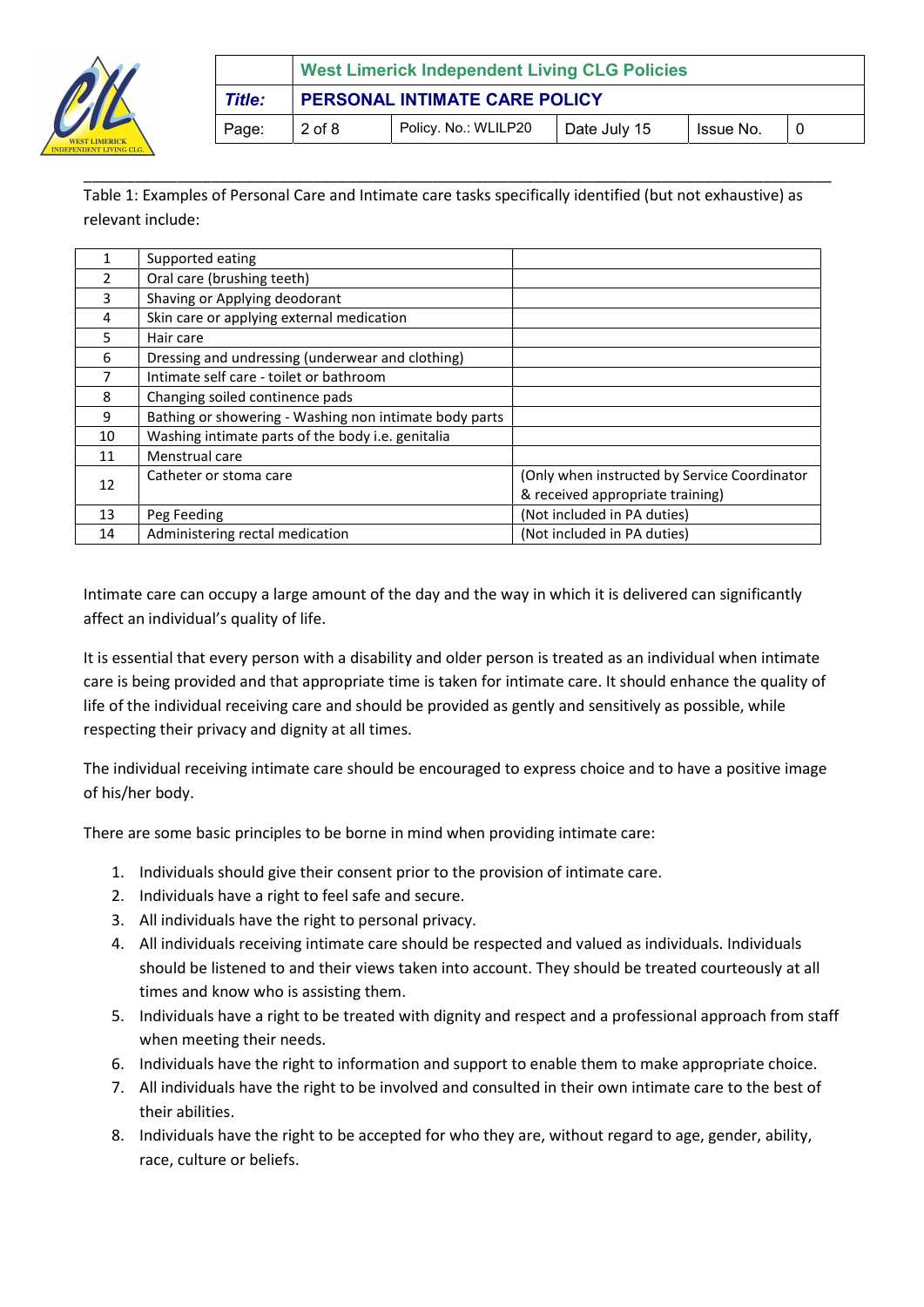

9. All individuals have the right to express their views on their own intimate care and to have such views taken into account.

\_\_\_\_\_\_\_\_\_\_\_\_\_\_\_\_\_\_\_\_\_\_\_\_\_\_\_\_\_\_\_\_\_\_\_\_\_\_\_\_\_\_\_\_\_\_\_\_\_\_\_\_\_\_\_\_\_\_\_\_\_\_\_\_\_\_\_\_\_\_\_\_\_\_\_\_\_\_\_\_\_\_\_\_\_\_\_\_

- 10. Individuals have the right to know how to complain and have their complaint dealt with.
- 11. An individual's personal care plan should be designed to lead to independence.

There may be circumstances where an individual's personal care may need to be carried out in a specific and consistent manner in accordance with their wishes and when appropriate needs to be captured in their Care Plan.

## Definitions of Intimate Care

Intimate Care is any task of an intimate nature which the person is unable to undertake for themselves. It is associated with bodily functions and personal hygiene which necessitate direct or indirect contact with intimate parts of the body.

Intimate care tasks specifically identified (but not exhaustive) as relevant include:

| Dressing and undressing (underwear) |                             |
|-------------------------------------|-----------------------------|
| Assistance with use of the toilet   |                             |
| Changing incontinence wear          |                             |
| Bathing/showering                   |                             |
| Washing intimate parts of the body  |                             |
| Changing sanitary wear              |                             |
| Inserting suppositories/pessaries   | (Not included in PA duties) |

It is necessary that once intimate care needs are identified and agreed, they must be captured in each individual's Care Plan.

## Using the Personal/Intimate Care Plan

When it has been determined that a Personal/Intimate Care Plan is required this should be completed by the individual and/or their representatives, the relevant staff and the relevant professionals.

#### Staff / Supports Roles and Responsibilities:

- Every individual has their safety, dignity, privacy and right to exercise choice respected at all times
- All aspects of personal / intimate care should be directed and guided by the individual
- All interactions are individualised to promote the health, well-being and fulfilment of the individual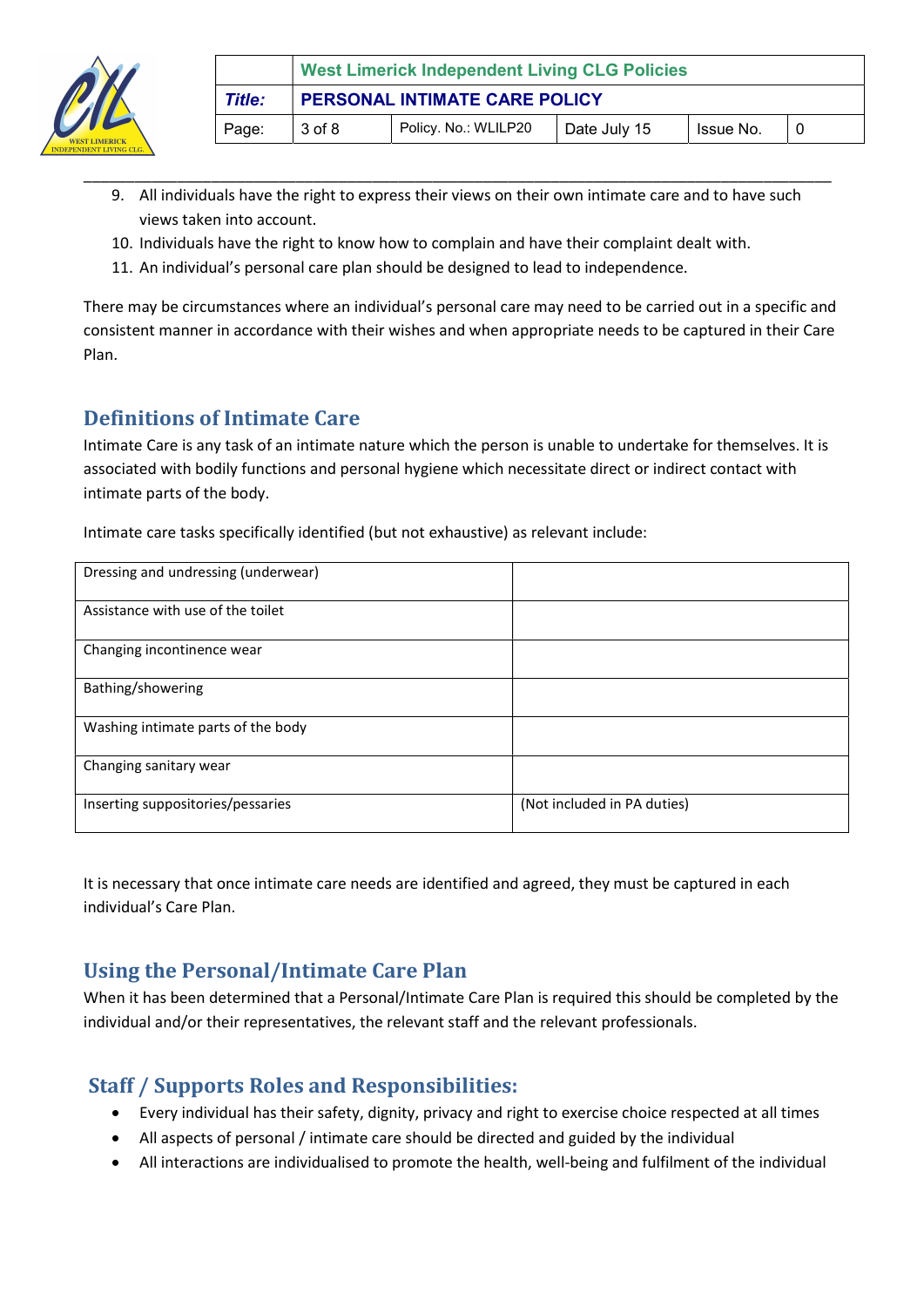

 If, during personal / intimate care, staff / supports accidentally hurt the individual or suspect that the individual has/or is being abused, they must follow the appropriate policies:

\_\_\_\_\_\_\_\_\_\_\_\_\_\_\_\_\_\_\_\_\_\_\_\_\_\_\_\_\_\_\_\_\_\_\_\_\_\_\_\_\_\_\_\_\_\_\_\_\_\_\_\_\_\_\_\_\_\_\_\_\_\_\_\_\_\_\_\_\_\_\_\_\_\_\_\_\_\_\_\_\_\_\_\_\_\_\_\_

- o Incident Reporting
- o Vulnerable Persons at Risk of Abuse National Policy
- In most situations, personal / intimate care is carried out by one staff / support. Where an issue of concern arises for the first time, staff / supports must report to their Service Coordinator and follow organisational procedures.

## Communication

The following are some guidelines which promote best practice in how we communicate:

- $\circ$  Staff ability to communicate well helps to build good relationships with the individual
- $\circ$  The individual's means of communication will be identified in their Individualised file.
- $\circ$  Staff must seek the individual's consent and be clear about their level of understanding
- $\circ$  Where an individual cannot give verbal consent, avail of opportunities to clarify their consent and understanding of the process through their preferred methods of communication
- $\circ$  Before commencing to assist the individual and throughout, explain in a reassuring way what is happening and in a manner that the person understands. In this way, the person is prepared for and can anticipate your assistance
- o Physical contact will be affirming and informed by the knowledge of any sensory preferences
- o Staff should have a knowledge and understanding of any religious or cultural sensitivities related to aspects of intimate care for each person
- o Ensure that non-verbal communication and body language gives the same message as verbal communication

It is important to ensure that staff are self-critical and aware of their verbal and non-verbal communication. A conflict between these forms of communication may cause confusion and lead to distress.

## Consent

- Consent from parents / carer is required for children. It is not a requirement for adults; however, best practice should involve consultation with them where appropriate. They may have invaluable advice and guidance regarding the personal / intimate care needs of their son / daughter / sibling
- Individuals will usually voice preferences, comment on their own care or make an observation which will inform their plan
- Where issues remain unresolved for the individual, they can make a formal complaint through the organisation's Procedure for the Resolution of Concerns and Complaints to West Limerick Independent Living.
- Consent should be sought from an individual where information regarding their plan is sought from any external agency.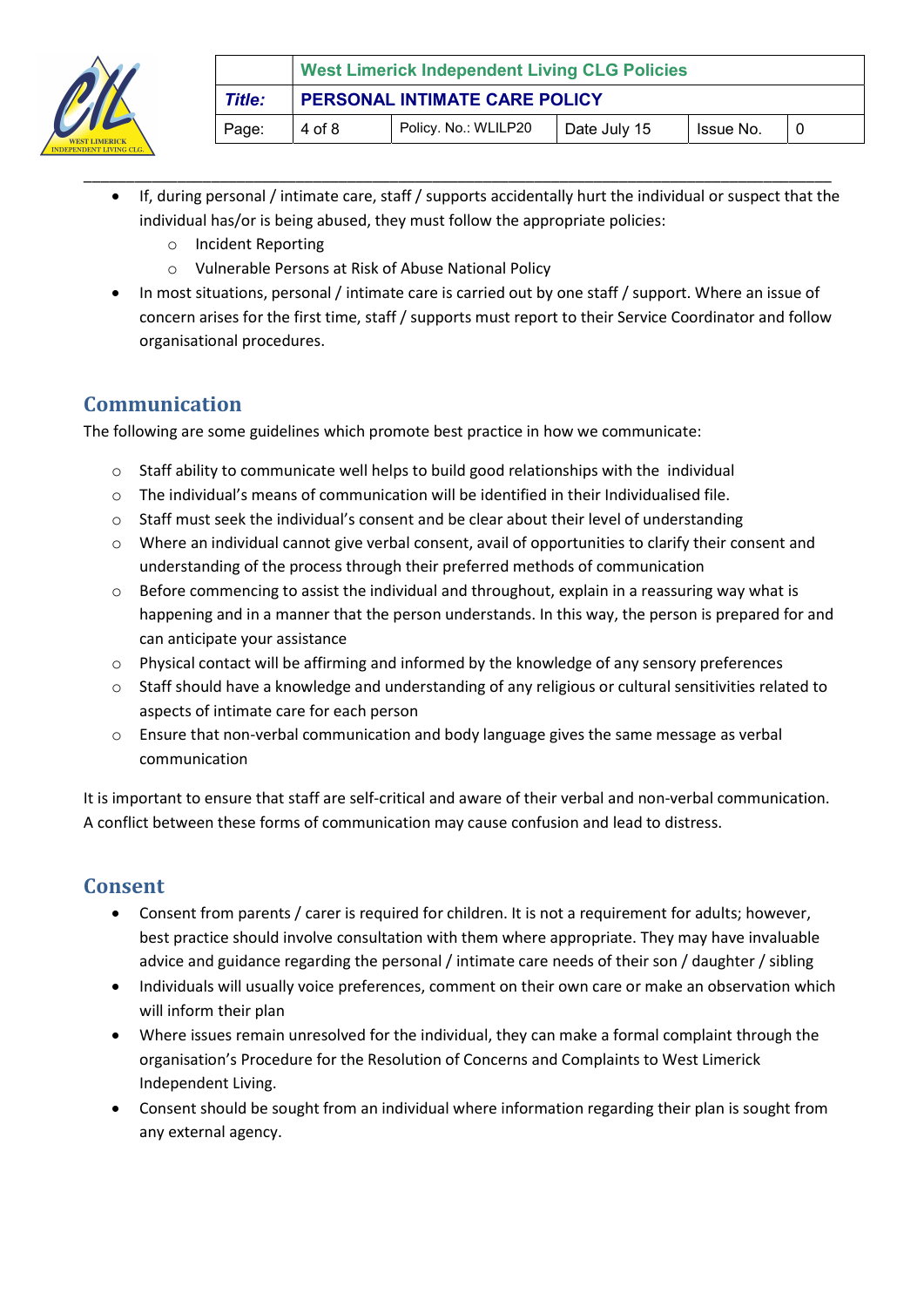

#### Sexual Aspects of Intimate Care

 An individual may be sexually aroused while being supported with intimate care. This is a normal and natural physiological response

\_\_\_\_\_\_\_\_\_\_\_\_\_\_\_\_\_\_\_\_\_\_\_\_\_\_\_\_\_\_\_\_\_\_\_\_\_\_\_\_\_\_\_\_\_\_\_\_\_\_\_\_\_\_\_\_\_\_\_\_\_\_\_\_\_\_\_\_\_\_\_\_\_\_\_\_\_\_\_\_\_\_\_\_\_\_\_\_

- Every effort should be made to ensure that his / her dignity is maintained and that anticipation or evidence of sexual arousal is treated with sensitivity and respect (i.e. not to speak in a dismissive or derogatory way, not to leave the person exposed if in a sexually aroused state, etc.)
- There are specific types of intimate touch that can stimulate sexual arousal, these should be acknowledged to ensure that the agreed care is identified
- As a general guideline, physical contact will not be undertaken while someone is sexually aroused
- Masturbation is a normal sexual expression which may take place in an inappropriate context. To preserve the individual's dignity, he / she should be afforded privacy. This support requirement should be included in the Personal / Intimate Care Plan
- Some individuals may remove their clothing or ware inappropriate clothing in an inappropriate setting. This may or may not be of a sexual nature. To preserve the individual's dignity, he / she should be afforded privacy. This support requirement should be included in the Personal / Intimate Care Plan

Frontline staff should not carryout any holistic therapies such as massage, reiki, aromatherapy etc., only therapists who have a recognized qualification should perform these tasks.

Tasks such as nail care, skin care or any task that requires a recognize qualification should not be carried out by frontline staff.

#### Safety

- It is sometimes necessary to use equipment while supporting an individual with intimate care
- Each individual must be assessed for any equipment needs by appropriate personnel, i.e. Occupational Therapist or Physiotherapist
- All staff should be trained and competent in using the identified equipment
- Staff will establish good working practices and should adhere to the organisation's procedure on Minimal Handling Regulations and other relevant procedures.

#### Policy Summary

This policy is essential, not only to increase knowledge, enhance skills and promote good practice, but also to provide a forum for staff to reassess their own attitudes and values in this sensitive area. The effectiveness of this policy, its contents and our approach will be informed by maintaining and advocating for every individual's right to privacy, dignity and respect regarding their personal and intimate care.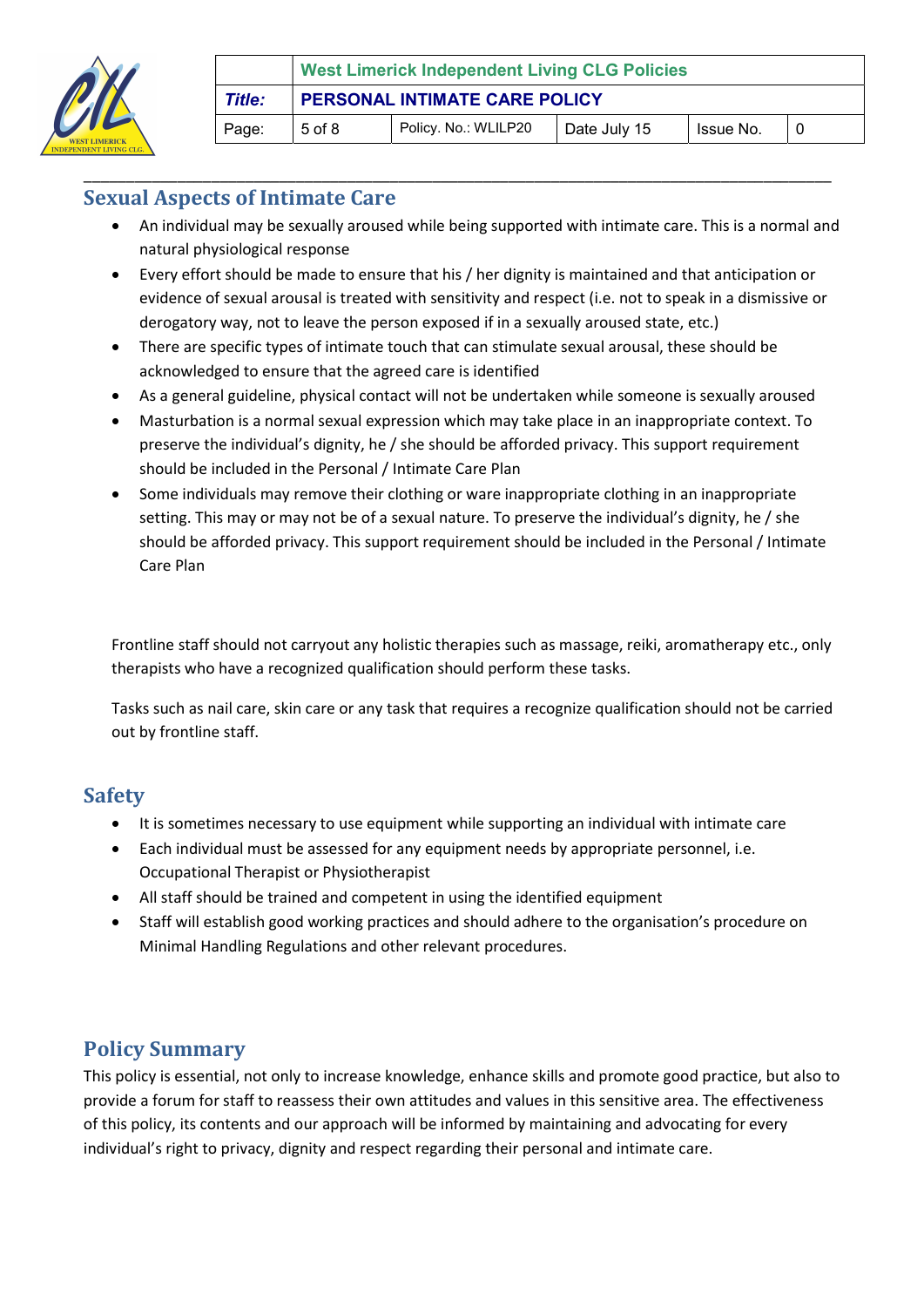

|        | <b>West Limerick Independent Living CLG Policies</b> |                      |              |           |  |
|--------|------------------------------------------------------|----------------------|--------------|-----------|--|
| Title: | PERSONAL INTIMATE CARE POLICY                        |                      |              |           |  |
| Page:  | 6 of 8                                               | Policy. No.: WLILP20 | Date July 15 | Issue No. |  |

## Policy and Procedure Feedback Form

A Policy and Procedure Feedback Form is available on the West Limerick Independent Living website which will provide an opportunity to comment on any policy/procedure.

\_\_\_\_\_\_\_\_\_\_\_\_\_\_\_\_\_\_\_\_\_\_\_\_\_\_\_\_\_\_\_\_\_\_\_\_\_\_\_\_\_\_\_\_\_\_\_\_\_\_\_\_\_\_\_\_\_\_\_\_\_\_\_\_\_\_\_\_\_\_\_\_\_\_\_\_\_\_\_\_\_\_\_\_\_\_\_\_

Your comments will be forwarded to the person who has the lead for the on going development of the policy/procedure.

All comments will be collated by the person responsible and will inform the three yearly review cycle for updating procedures.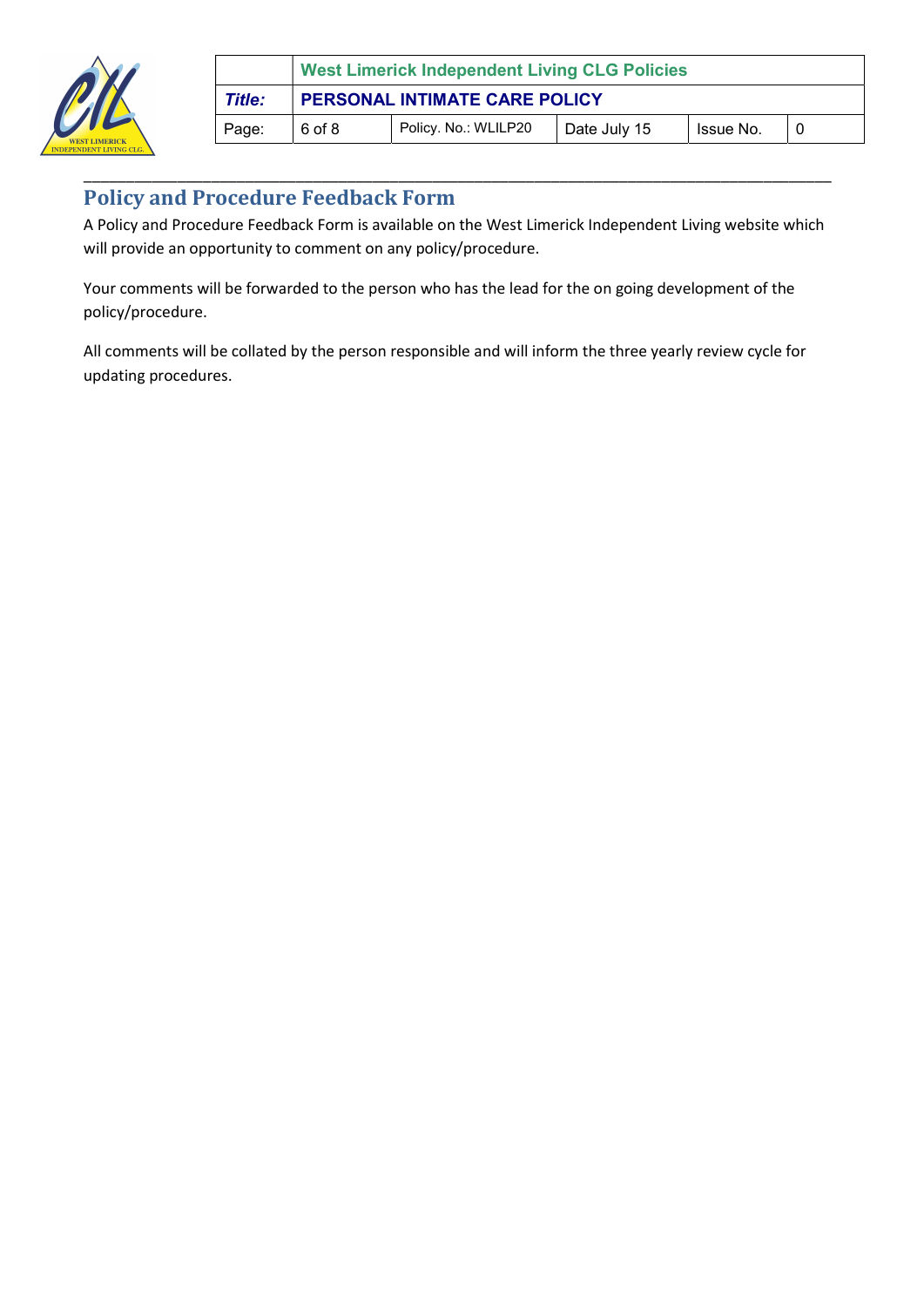

#### \_\_\_\_\_\_\_\_\_\_\_\_\_\_\_\_\_\_\_\_\_\_\_\_\_\_\_\_\_\_\_\_\_\_\_\_\_\_\_\_\_\_\_\_\_\_\_\_\_\_\_\_\_\_\_\_\_\_\_\_\_\_\_\_\_\_\_\_\_\_\_\_\_\_\_\_\_\_\_\_\_\_\_\_\_\_\_\_ APPENDIX 1 - My Personal / Intimate Care Plan

My Personal / Intimate Care Plan

My name is **and this is my Care Plan. It has been drawn up by me** and this is my Care Plan. It has been drawn up by me and those who support me. It is important that all staff in and those who support me. It is important that all staff in familiar with it. It will be shared with those significant others who support me in other settings. Everyone who supports me are aware that this plan is in place and has agreed to it.

Describe the type(s) of care that require/s assistance:

I need assistance in the following areas: e.g. Shower/Bathing

Specify preferred means of communication:

Who will provide the support and where will it occur?

I may have preferences within my support team as to who I would like to support me with my Personal & Intimate Care. Please respect my wishes and preferences.

Identify the areas where support is not required:

- I can dry myself once I am out of the shower/bath and I like the privacy to do this in my room.
- I can dry and brush my hair independently.

Identify the necessary equipment:

In order to complete the care areas referred to earlier I will need my wash bag, shampoo, towels, flannel/sponge, hoist and shower chair.

Care Area: Details the steps involved in supporting the person:

Preparing for Bathing

- Engage with me to ascertain my personal preferences.
- Check the bathroom is clutter free and the bath is clean.
- Check all aids and appliances required are in working order. If not in working order, please ensure that the necessary steps are taken to repair/replace the appliances.
- Check shower/bath mat (if required) to ensure it is securely fastened to the base of shower/bath.
- Wash and dry hands thoroughly and Use gloves and an apron.
- Prepare the shower/bath, running the cold water first before the hot water.
- Before I get into the shower/bath, the person supporting me must check the water temperature with their hand/elbow. The water should feel comfortable warm to the touch.
- Assist me with undressing as required, maintaining my dignity by covering me with a towel.